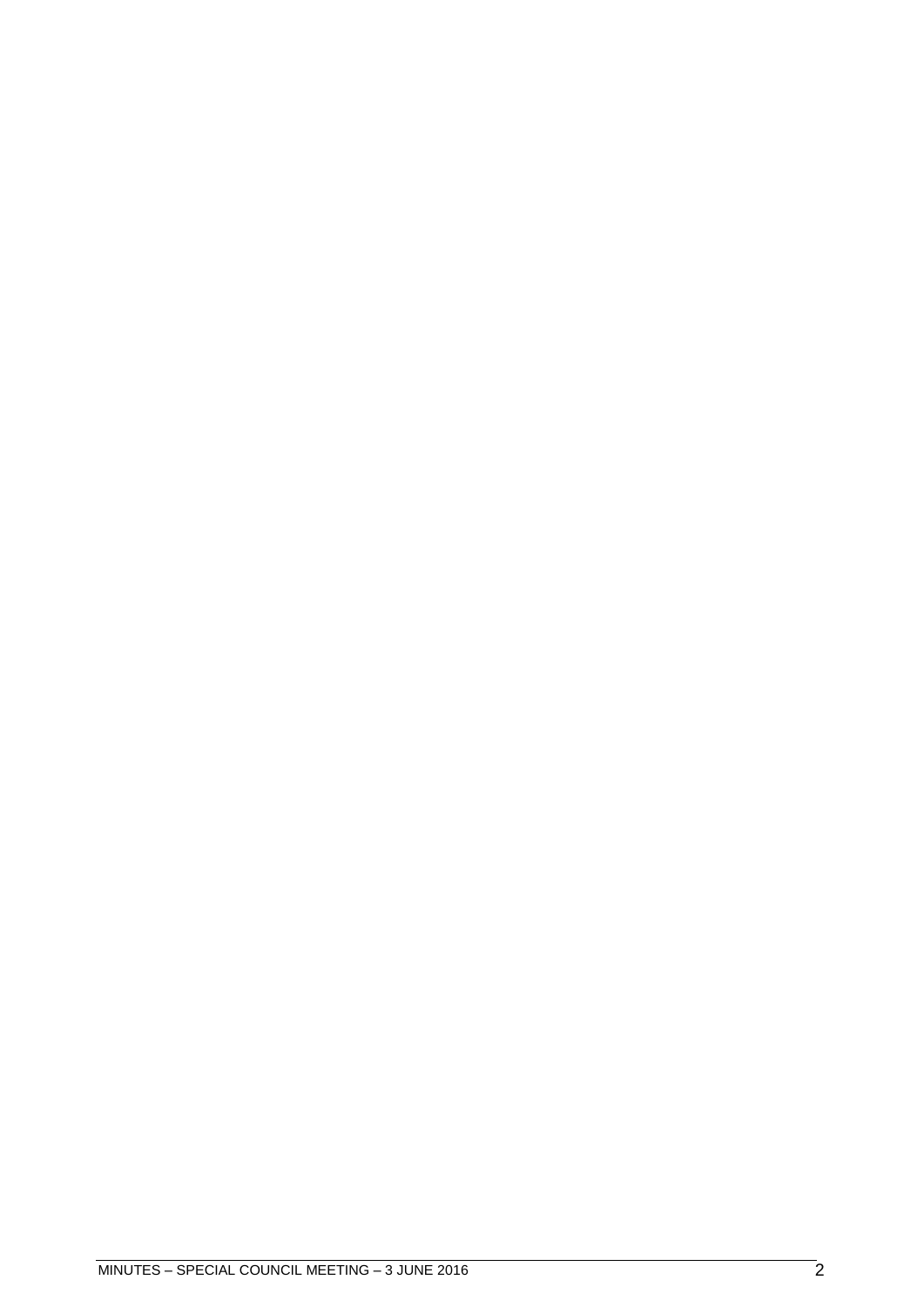### **Table of Contents**

| 1.                         |                                                                                                                                                                                                             |
|----------------------------|-------------------------------------------------------------------------------------------------------------------------------------------------------------------------------------------------------------|
| 1.1                        |                                                                                                                                                                                                             |
| 1.2                        |                                                                                                                                                                                                             |
| 1.3                        |                                                                                                                                                                                                             |
| 1.4                        |                                                                                                                                                                                                             |
| 1.5                        |                                                                                                                                                                                                             |
|                            |                                                                                                                                                                                                             |
|                            |                                                                                                                                                                                                             |
|                            |                                                                                                                                                                                                             |
|                            |                                                                                                                                                                                                             |
|                            |                                                                                                                                                                                                             |
|                            |                                                                                                                                                                                                             |
|                            |                                                                                                                                                                                                             |
| 2.5                        |                                                                                                                                                                                                             |
|                            |                                                                                                                                                                                                             |
| 3.                         |                                                                                                                                                                                                             |
|                            |                                                                                                                                                                                                             |
|                            |                                                                                                                                                                                                             |
|                            |                                                                                                                                                                                                             |
|                            |                                                                                                                                                                                                             |
| 5.                         |                                                                                                                                                                                                             |
|                            |                                                                                                                                                                                                             |
|                            |                                                                                                                                                                                                             |
|                            |                                                                                                                                                                                                             |
|                            |                                                                                                                                                                                                             |
|                            |                                                                                                                                                                                                             |
|                            |                                                                                                                                                                                                             |
|                            |                                                                                                                                                                                                             |
|                            |                                                                                                                                                                                                             |
|                            |                                                                                                                                                                                                             |
|                            |                                                                                                                                                                                                             |
| 2.<br>$\mathbf{4}$ .<br>9. | 2.1<br>2.2<br>2.3<br>2.4<br>RESPONSE TO PREVIOUS PUBLIC QUESTIONS TAKEN ON NOTICE6<br>4.1<br>4.2<br>CONFIRMATION OF MINUTES OF PREVIOUS MEETINGS7<br>ANNOUNCEMENTS BY PRESIDING MEMBER WITHOUT DISCUSSION 7 |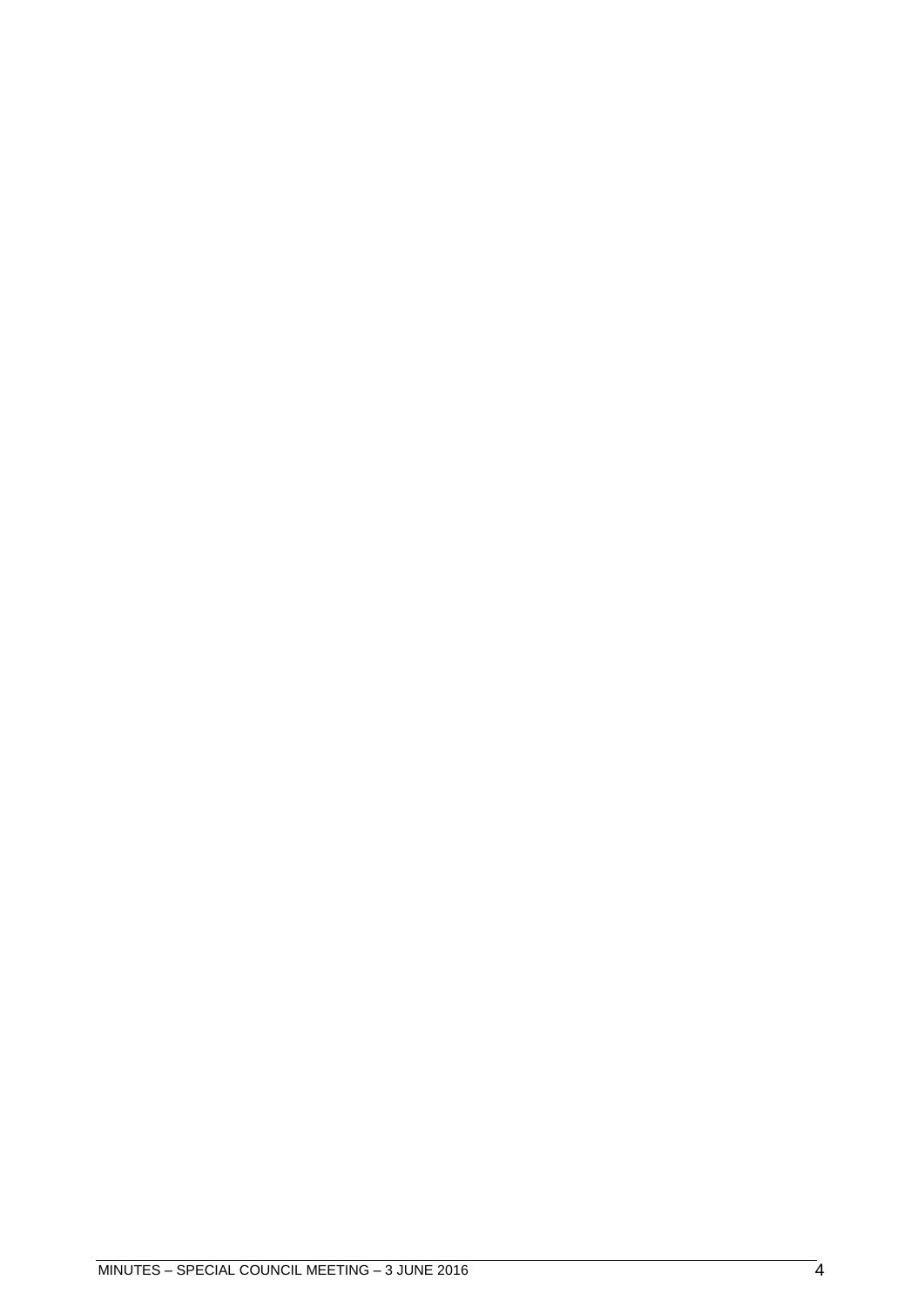

#### SHIRE OF YORK

#### THE SPECIAL MEETING OF THE COUNCIL HELD ON FRIDAY, 3 JUNE, 2016, COMMENCING AT 4.04PM IN COUNCIL CHAMBERS, YORK TOWN HALL, YORK

The York Shire Council acknowledges the traditional owners of the land on which this meeting will be held.

#### <span id="page-4-0"></span>**1. OPENING**

- <span id="page-4-1"></span>1.1 Declaration of Opening *Cr David Wallace, Shire President, declared the meeting open at 4.04pm.*
- <span id="page-4-2"></span>1.2 Disclaimer The Shire President advised the following:

*"I wish to draw attention to the Disclaimer Notice contained within the agenda document and advise members of the public that any decisions made at the meeting today, can be revoked, pursuant to the Local Government Act 1995.* 

*Therefore members of the public should not rely on any decisions until formal notification in writing by Council has been received. Any plans or documents in agendas and minutes may be subject to copyright. The express permission of the copyright owner must be obtained before copying any copyright material."*

- <span id="page-4-3"></span>1.3 Standing Orders Clause 3.2 – Order of Business *Not Applicable*
- <span id="page-4-4"></span>1.4 Announcement of Visitors *Nil*
- <span id="page-4-6"></span><span id="page-4-5"></span>1.5 Declarations of Interest that Might Cause a Conflict

Financial Interests *Nil*

<span id="page-4-7"></span>Disclosure of Interest that May Affect Impartiality *Nil*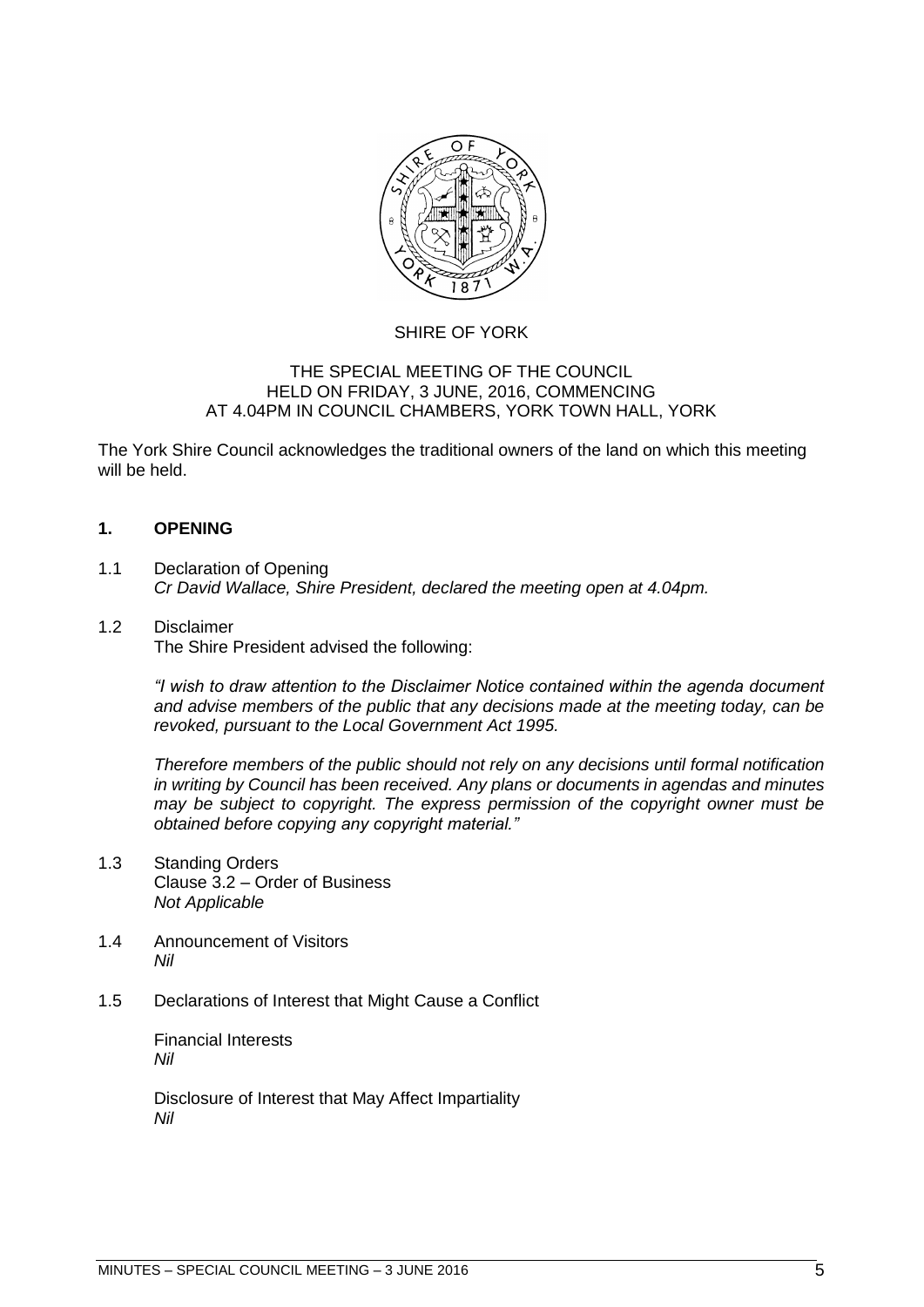#### <span id="page-5-0"></span>**2. ATTENDANCE**

#### <span id="page-5-1"></span>2.1 Members

*Cr David Wallace, Shire President; Cr Denese Smythe, Deputy Shire President; Cr Heather Saint; Cr Pam Heaton; Cr Jane Ferro; Cr Trevor Randell; Cr Tricia Walters*

#### <span id="page-5-2"></span>2.2 Staff *Paul Martin, Chief Executive Officer; Helen D'Arcy-Walker, Executive Support Officer*

- <span id="page-5-3"></span>2.3 Apologies *Nil*
- <span id="page-5-4"></span>2.4 Leave of Absence Previously Approved *Nil*
- <span id="page-5-5"></span>2.5 Number of People in Gallery at Commencement of Meeting *There were nil people in the Gallery at the commencement of the meeting*

#### <span id="page-5-6"></span>**3. RESPONSE TO PREVIOUS PUBLIC QUESTIONS TAKEN ON NOTICE** *Nil*

#### <span id="page-5-7"></span>**4. PUBLIC QUESTION TIME**

#### **G 2.6 – Public Question Time - Policy Statement**

1.0 "Public Question Time" will be limited to 15 minutes\*. The Council may exercise a discretion to extend the time by resolution if required. If there are questions remaining unasked at the expiration of the time allotted members of the public will be asked to submit their questions in writing to the Chief Executive Officer who will provide a written reply with the response placed in the Agenda of the next Ordinary Meeting of the Council.

*\* A minimum of 15 minutes is provided by Regulation 6(1) of the Local Government (Administration) Regulations 1996 (S.5.24 of the Local Government Act 1995)*

- 2.0 Questions may be asked at the Ordinary Council Meeting and any Committee meeting on any matter affecting the Council and the Shire's operations. Questions submitted to Special Meetings of the Council will be restricted to the subject matter of the meeting.
- 3.0 Each questioner will be limited to two (2) questions. Statements or long preamble are not permitted.
- 4.0 People wishing to ask questions will be encouraged to put their questions in writing or in a prescribed form and submit them to the Chief Executive Officer prior to 10 am on the day of the meeting. This allows for an informed response to be given at the meeting. Oral questions are permitted.
- 5.0 Priority will be given to questions about matters on the agenda for the meeting and which are submitted in accordance with 4.0 above
- 6.0 Every person who wishes to ask a question must identify themselves and register with a Council Officer immediately prior to the meeting. Subject to 5.0 above questions will be taken in the order in which people register.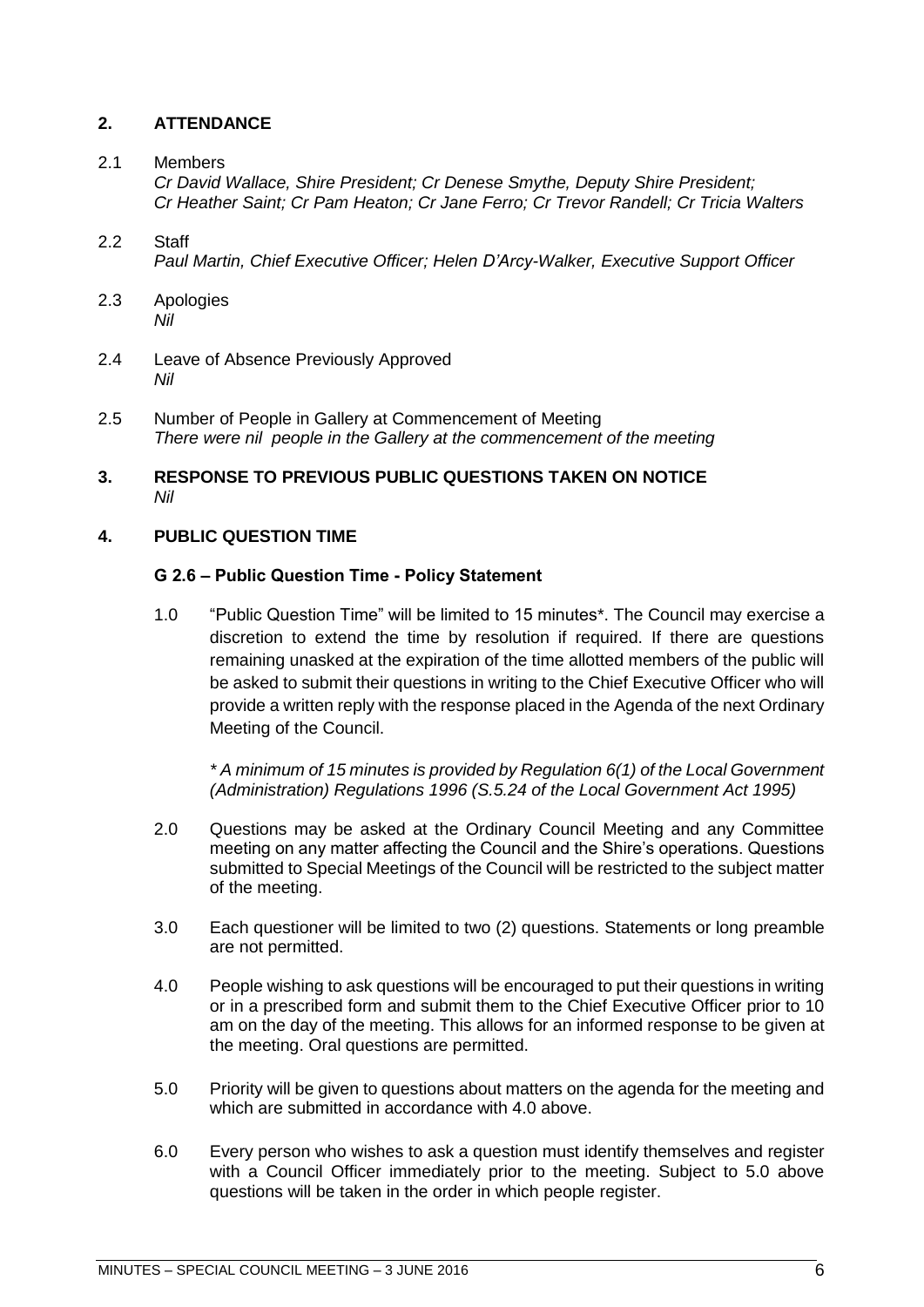- 7.0 Questions containing offensive remarks, reference to the personal affairs or actions of Elected Members or staff, or which relate to confidential matters or legal action will not be accepted. Questions that the Presiding Member considers have been answered by earlier questions at the meeting or earlier meetings may not be accepted.
- 8.0 On receipt of a question the Presiding Member may answer the question or direct it to the Chief Executive Officer to answer. If the question is of a technical nature the Chief Executive Officer may direct the question to a senior technical officer present. If the question requires research it will be taken on notice.
- 9.0 There will be no debate on the answers to questions.
- 10.0 A summary of the question and the answer will be recorded in the minutes of the Council meeting at which the question was asked.
- 11.0 Public Question Time guidelines incorporating this policy are being prepared and will include information on the other methods of enquiry that are available to members of the public to obtain information from the Shire.

Adopted 21 October 2013 Amended 17 September 2015 Amended 23 November 2015

- <span id="page-6-0"></span>4.1 Written Questions – Current Agenda *Nil*
- <span id="page-6-1"></span>4.2 Public Question Time *Nil*
- <span id="page-6-2"></span>**5. APPLICATIONS FOR LEAVE OF ABSENCE**  *Nil*
- <span id="page-6-3"></span>**6. PETITIONS / PRESENTATIONS / DEPUTATIONS** *Nil*
- <span id="page-6-4"></span>**7. CONFIRMATION OF MINUTES OF PREVIOUS MEETINGS**  *Nil*
- <span id="page-6-5"></span>**8. ANNOUNCEMENTS BY PRESIDING MEMBER WITHOUT DISCUSSION** *Nil*
- <span id="page-6-6"></span>**9. OFFICERS' REPORTS**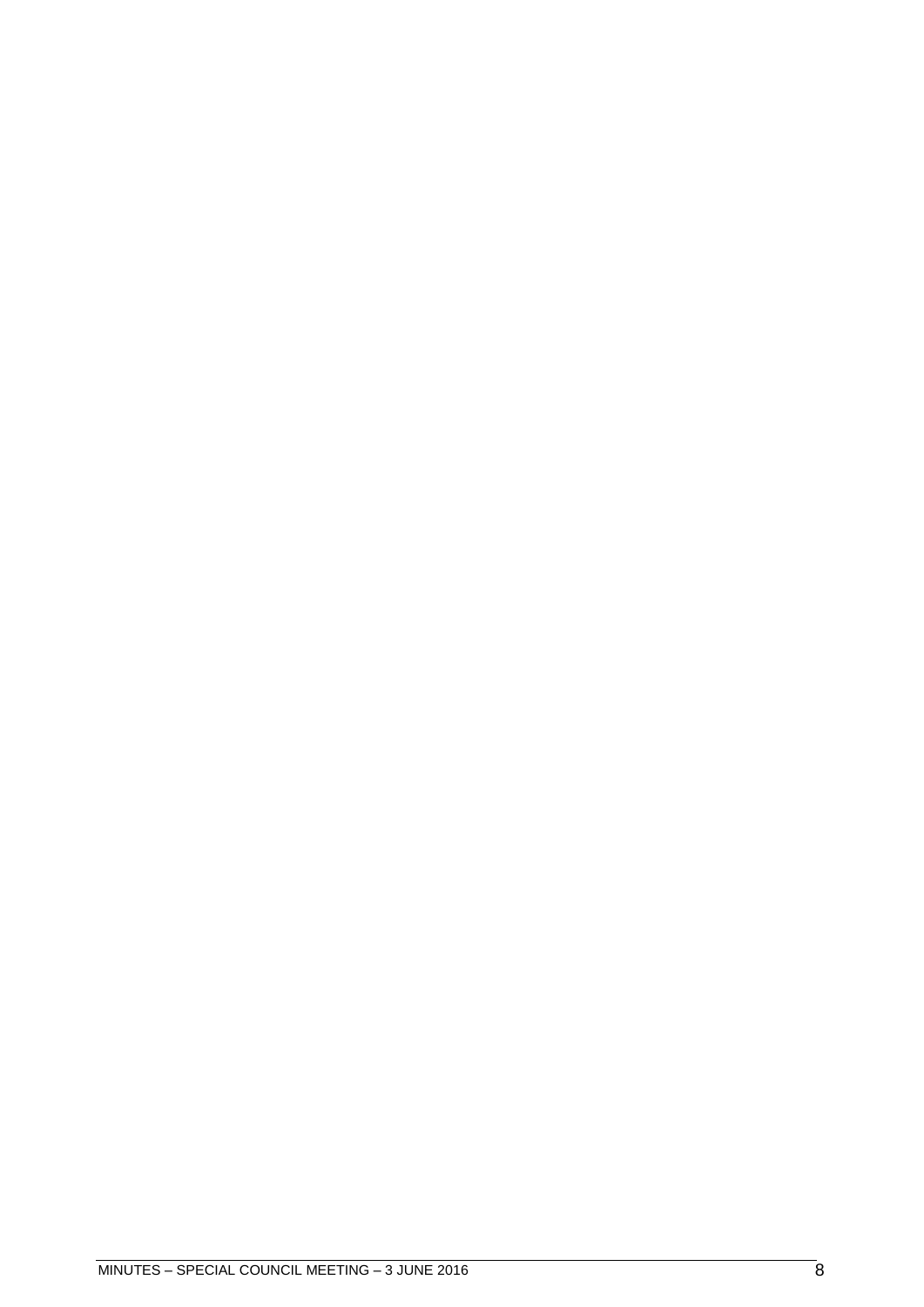<span id="page-8-0"></span>**FILE REFERENCE: APPLICANT OR PROPOENT(S): Paul Martin, CEO AUTHORS NAME & POSITION: PREVIOUSLY BEFORE COUNCIL: No DISCLOSURE OF INTEREST: Nil**

#### **Statutory Environment:**

Local Government Act 1995 – Part 5 – Division 2 – Section 5.23:

- *(2) If a meeting is being held by a council or by a committee referred to in subsection (1)(b), the council or committee may close to members of the public the meeting, or part of the meeting, if the meeting or the part of the meeting deals with any of the following —*
	- *(a) a matter affecting an employee or employees;*

**Voting Requirements: Absolute Majority Required: No**

**RESOLUTION 010616**

**Moved: Cr Ferro Seconded: Cr Saint**

*"That Council:*

*Close the meeting to members of the public and the press to deal with a matter affecting an employee or employees."*

*CARRIED: 7/0*

Note to this Item:

The doors were Closed at 4.07pm.

*Helen D'Arcy-Walker left the room at 4.07pm and did not return to the meeting.*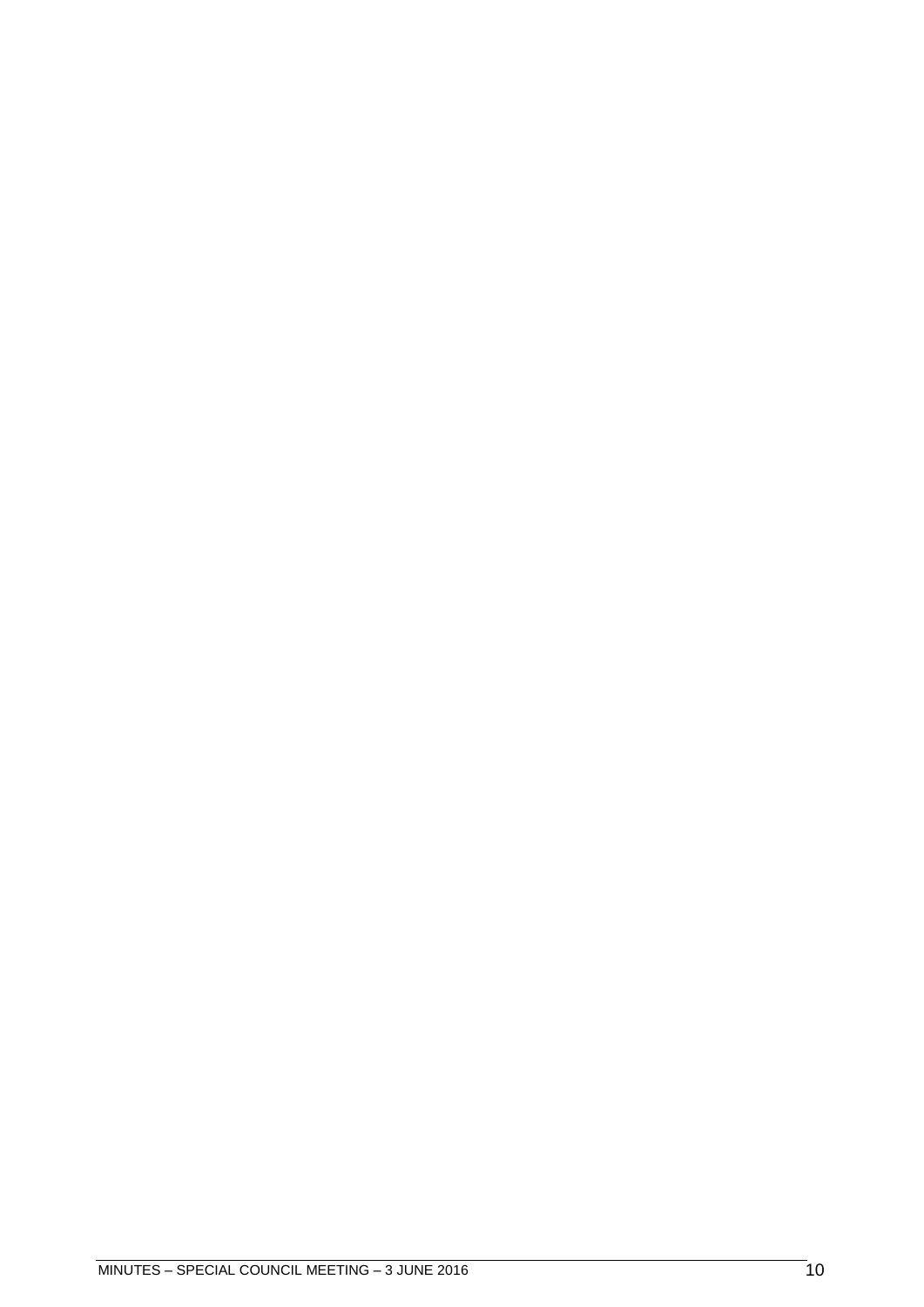## <span id="page-10-0"></span>*SY057-06/16 – Organisational Review – Stage 1*

**FILE REFERENCE: APPLICANT OR PROPOENT(S): N/A AUTHORS NAME & POSITION: PREVIOUSLY BEFORE COUNCIL: No DISCLOSURE OF INTEREST: Nil**

**RESOLUTION 020616**

**Moved: Cr Walters Seconded: Cr Smythe**

*"That Council:*

*Notes the actions of the Chief Executive Officer to date in relation to the organisational review."*

*CARRIED: 7/0*